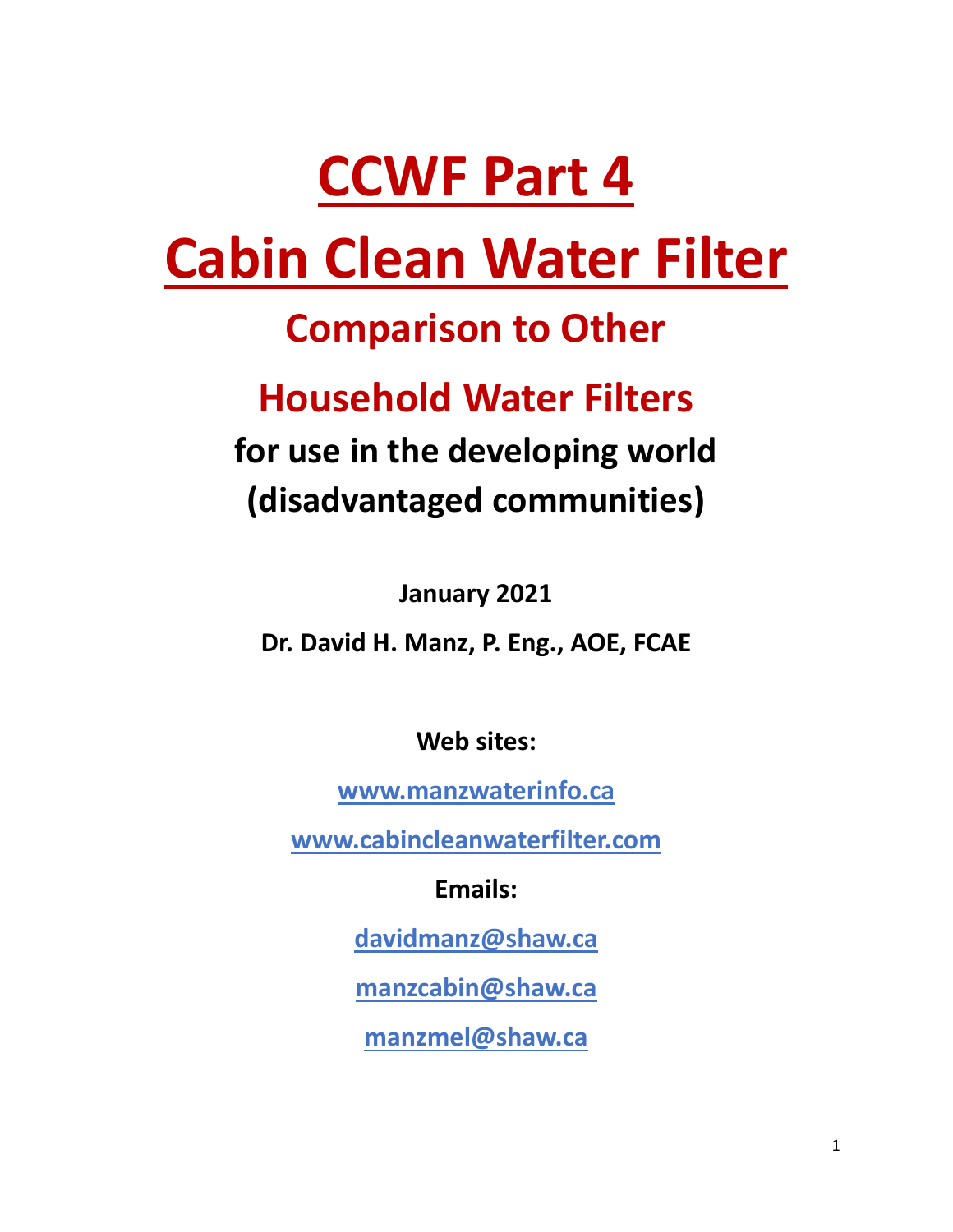There are several water filters promoted for use in the households of disadvantaged communities world wide. Table 1 compares these technologies. Most of the filters considered are high quality and with used throughout the world for many years. Unfortunately, there are many filter products that have been missed; but I am sure that the one's considered are representative of the technologies available. A list of a few of the major Indian and Mexican manufactured ceramic candle filters are listed.

The Cabin Clean Water Filter stands out because of its ability to treat much more water. Except of the Cabin Clean Water Filter it is uncertain if sufficient filtered water is produced for personal hygiene (bathing) and most other filters do not produce water sufficient for household hygiene or laundry. Filtered water should be used whenever the activity results in human contact and resulting exposure to skin penetrating organisms (bilharzia and Guinea worm).

Table 2 identifies how the different household treatment technologies can be used for purposes other than for in the household. Some of the assessments might be debated or technologies may be considered better than nothing. The assessments consider what would be preferred. It should be noted that in many emergency situations bottled water distribution is considered a viable option. While this may appear to be a solution, it is very short term without any legacy. Legacy means the beneficiaries are able to continue providing themselves with treated water without further external support. Furthermore, provision of bottled water results in serious plastic pollution problems.

#### **Conclusions**

**1. The CWWF is generally very useful the households of disadvantaged communities compared to competing technologies.**

**2. The CWWF is competitively priced. This would improve if the CWWF was manufactured in countries where the cost of production is lower than Canada.**

**3. The CWWF has several markets in developing countries other than for use in households.**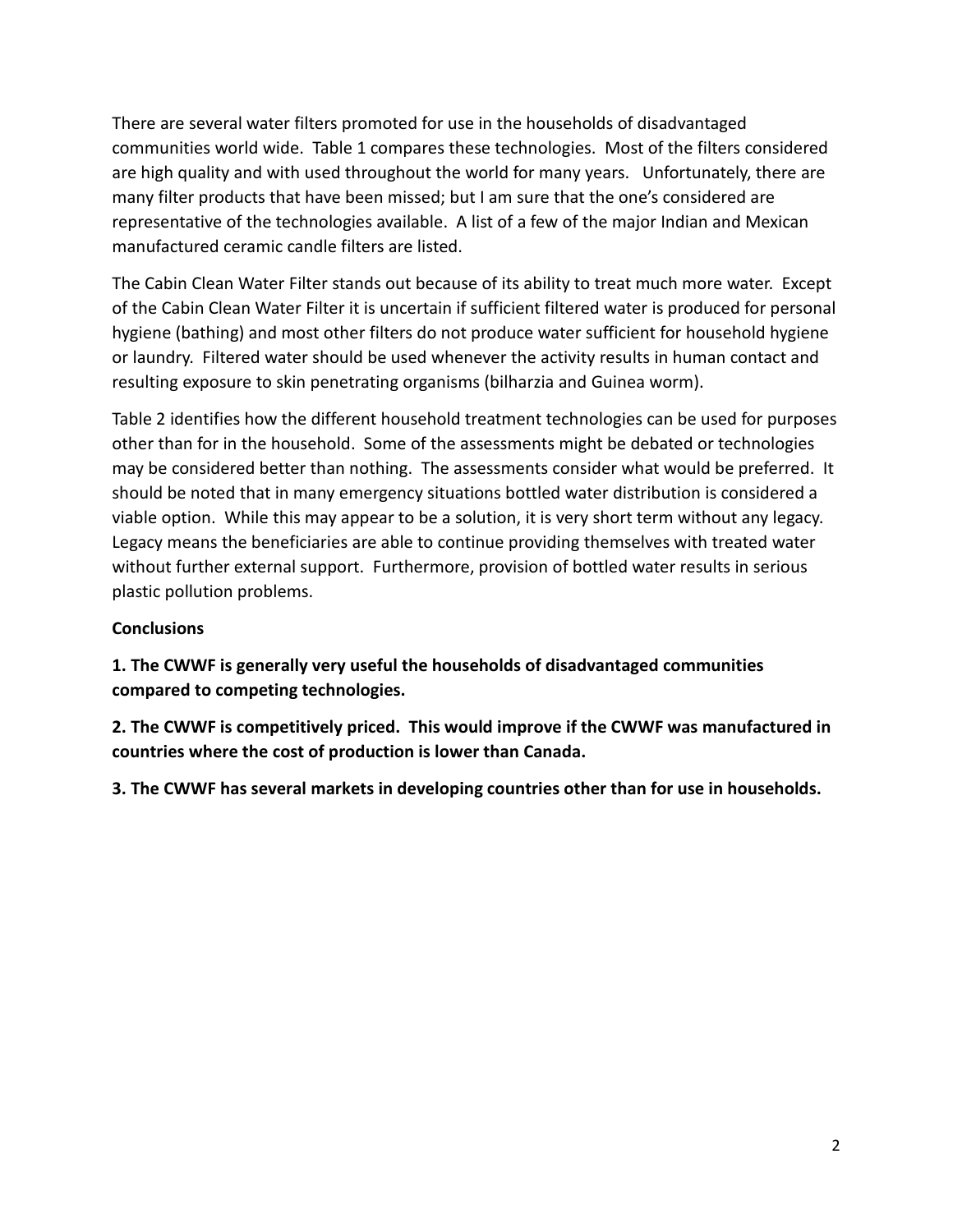Table1. Comparison of the Cabin Clean Water Filter to Filters Other than the BSF for Use in Households of Disadvantaged Communities in Developing Countries.

| <b>Filter</b>                                                                | <b>Household Applications</b>               |              |       |                 |                            |                    |                     |                             |         |               |                |  |
|------------------------------------------------------------------------------|---------------------------------------------|--------------|-------|-----------------|----------------------------|--------------------|---------------------|-----------------------------|---------|---------------|----------------|--|
|                                                                              | Cost<br>US <sub>D</sub>                     | Rural        | Urban | <b>Drinking</b> | Food<br>Preparation        | Kitchen<br>Hygiene | Personal<br>Hygiene | Household<br><b>Hygiene</b> | Laundry | <b>Toilet</b> | Life<br>yrs.   |  |
| <b>BioSand Water Filters</b>                                                 |                                             |              |       |                 |                            |                    |                     |                             |         |               |                |  |
| Cabin<br>Clean<br>Water<br><b>Filter</b>                                     | $50 - 200$<br>(depending<br>on<br>quantity) | Yes          | Yes   | Yes             | Yes                        | Yes                | <b>Yes</b>          | Yes                         | Yes     | Yes           | $20+$          |  |
| <b>Ceramic Candle Filters</b>                                                |                                             |              |       |                 |                            |                    |                     |                             |         |               |                |  |
| <b>Berkey</b><br><b>Big Berkey</b>                                           | 278                                         | <sup>2</sup> | Yes   | Yes             | Yes                        | Limited            | Limited             | No                          | No      | <b>No</b>     | S.             |  |
| <b>Doulton</b>                                                               | 364                                         | <sup>2</sup> | Yes   | Yes             | Yes                        | Limited            | Limited             | <b>No</b>                   | No      | No            | 5              |  |
| <b>RainFresh</b><br><b>Steel</b><br>Gravity<br><b>Filter</b>                 | 200                                         | ė.           | Yes   | Yes             | Yes                        | Limited            | Limited             | No                          | No      | No            | ė.             |  |
| <b>Brazilian</b><br><b>Clay Water</b><br><b>Filter</b>                       | 140                                         | Ś.           | Yes   | Yes             | Yes                        | Limited            | Limited             | No                          | No      | No            | ė.             |  |
| Katadyn                                                                      | $400 +$                                     | No           | Yes   | Yes             | Ś.                         | Ś.                 | ė.                  | No                          | No      | No            | $10 +$         |  |
|                                                                              |                                             |              |       |                 |                            |                    |                     |                             |         |               |                |  |
|                                                                              |                                             |              |       |                 | <b>Ceramic Pot Filters</b> |                    |                     |                             |         |               |                |  |
| <b>Potters for</b><br>Peace                                                  | Charity                                     | Yes          | Yes   | Yes             | Yes                        | Yes                | <b>Yes</b>          | No                          | No      | No            | $2 - 3$<br>or? |  |
|                                                                              |                                             |              |       |                 |                            |                    |                     |                             |         |               |                |  |
|                                                                              |                                             |              |       |                 |                            |                    |                     |                             |         |               |                |  |
|                                                                              | <b>Membrane Filters</b>                     |              |       |                 |                            |                    |                     |                             |         |               |                |  |
| Sawyer<br>Mini                                                               | 1 gal<br>80                                 | No           | Yes   | Yes             | Yes                        | Limited            | Limited             | No                          | No      | No            | $3-5$<br>(?)   |  |
| <b>LifeStraw</b><br>Community                                                | 450                                         | ė.           | Yes   | Yes             | Yes                        | Yes                | Yes                 | No                          | No      | No            | $3-5$          |  |
|                                                                              |                                             |              |       |                 |                            |                    |                     |                             |         |               |                |  |
|                                                                              |                                             |              |       |                 | <b>Other</b>               |                    |                     |                             |         |               |                |  |
| ć.<br>ć.<br>JalKalp<br>Charity<br>Yes<br>Yes<br>Yes<br>Yes<br>No<br>No<br>No |                                             |              |       |                 |                            |                    |                     |                             |         |               |                |  |
| Tiva                                                                         | yes<br>Not recommended at this time.        |              |       |                 |                            |                    |                     |                             |         |               |                |  |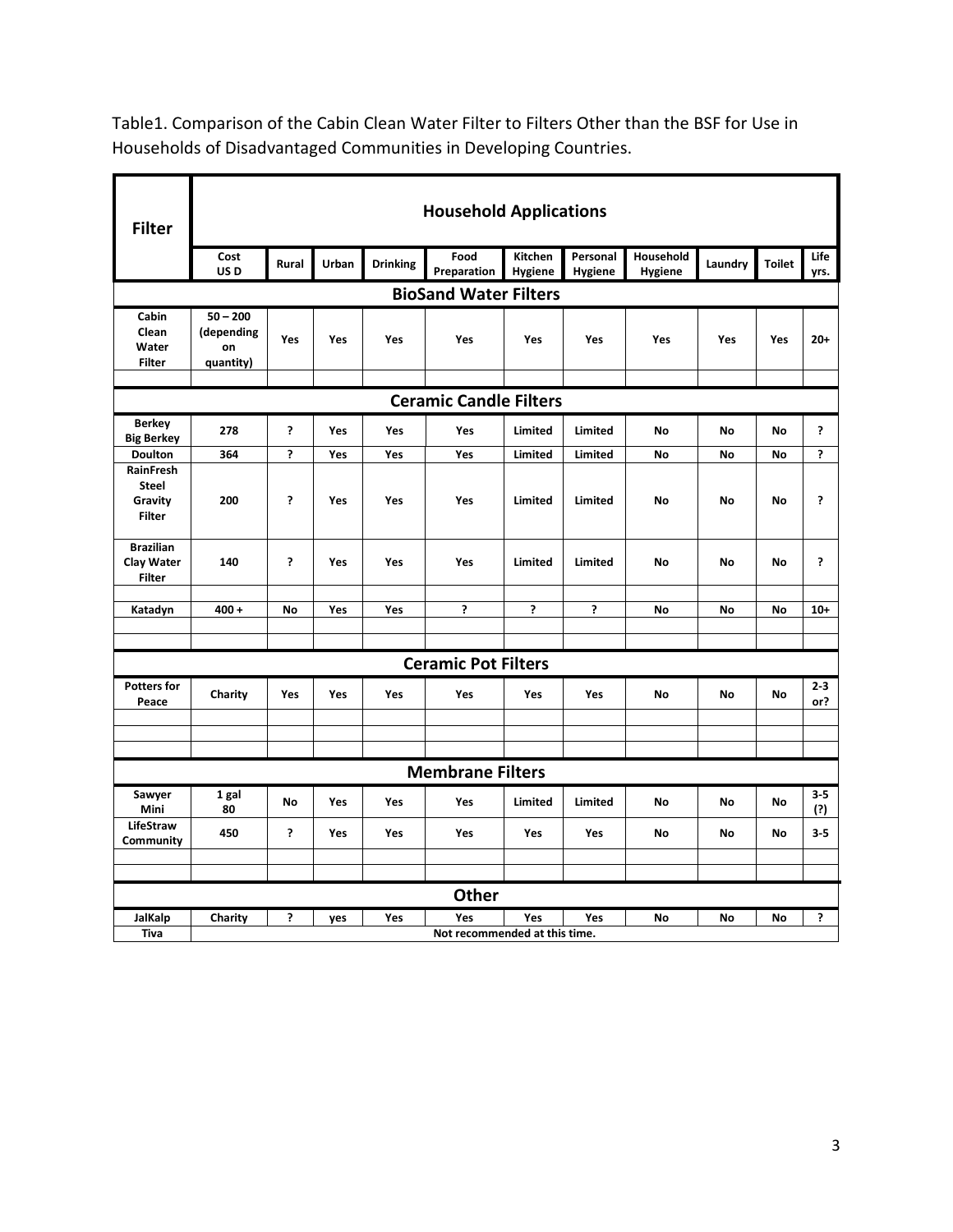#### **BioSand Water Filters**

1. Cabin Clean Water Filter (CCWF) <https://cabincleanwaterfilter.com/> . The filter is a type of BioSand Water Filter for use in households in disadvantaged rural and urban communities world wide. The filter overcomes all of the disadvantages of other variations of filters using BSF technology. The CCWF also provides opportunities for enhanced treatment using technologies such as reverse osmosis normally reserved for communities with secure power supplies. The CCWF provides opportunities for automating the treatment process and so removing the need for continuous human attention and substantially increasing daily production of treated water and the possibility of distributing treated water, on demand, to many locations.

#### **Ceramic Pot Filters**

1. Potters for Peace<https://www.pottersforpeace.org/> . The filter is a ceramic pot constructed from locally obtained clay mixed with colloidal silver and sintered in a kiln. The porosity of the resulting container is carefully controlled. The ceramic pot filter is able to remove 99.98% of water-borne disease-causing agents. Maintenance consists of cleaning the filter surface when it is clogged with sediment. The cleaning process is the only time the ceramic filter may be damaged.

#### **Ceramic Candle Filters**

1. Berkey (Big Berkey) <https://www.bigberkeywaterfilters.com/big-berkey-water-filter.html> . Manually operated. Gravity operated. This filter combines ceramic filter characteristics with GAC. It is able to remove all pathogens (including viruses, bacteria and parasites), particulates and toxins. Limitations are high sediment water which will quickly plug off the ceramic candle. Performance is unaffected by the presence of chlorine which it will remove.

2. Doulton household filter kit [https://humanitarian.doulton.com/humanitarian](https://humanitarian.doulton.com/humanitarian-products/household-filter-kit/)[products/household-filter-kit/](https://humanitarian.doulton.com/humanitarian-products/household-filter-kit/) . Manually operated. Gravity operated. There are a variety of ceramic candles to chose from depending on what is intended to remove. Selection includes; particulates, pathogens (viruses, bacteria and parasites) and a variety of toxins. Significant limitation is water with high concentration of sediment which will quickly plug off the ceramic candle. Performance is unaffected by the presence of chlorine.

3. RainFresh gravity drinking water system. They produce a steel gravity system and a bucket system. The bucket system is available to aid agencies and NGOs. <https://rainfreshstore.ca/product/gravity-ceramic-water-filter/> . Manually operated. Gravity operated. Will remove almost all bacteria and parasites, particulate matter and chlorine. Limitations are high sediment water which will quickly plug off the ceramic candle.

4. Brazilian Clay Water Filter [https://www.supermarketbrazil.com/products/brazilian-clay](https://www.supermarketbrazil.com/products/brazilian-clay-water-filter-terracota-ceramic-sao-joao-stefani)[water-filter-terracota-ceramic-sao-joao-stefani](https://www.supermarketbrazil.com/products/brazilian-clay-water-filter-terracota-ceramic-sao-joao-stefani) . Manually operated. Gravity operated. Will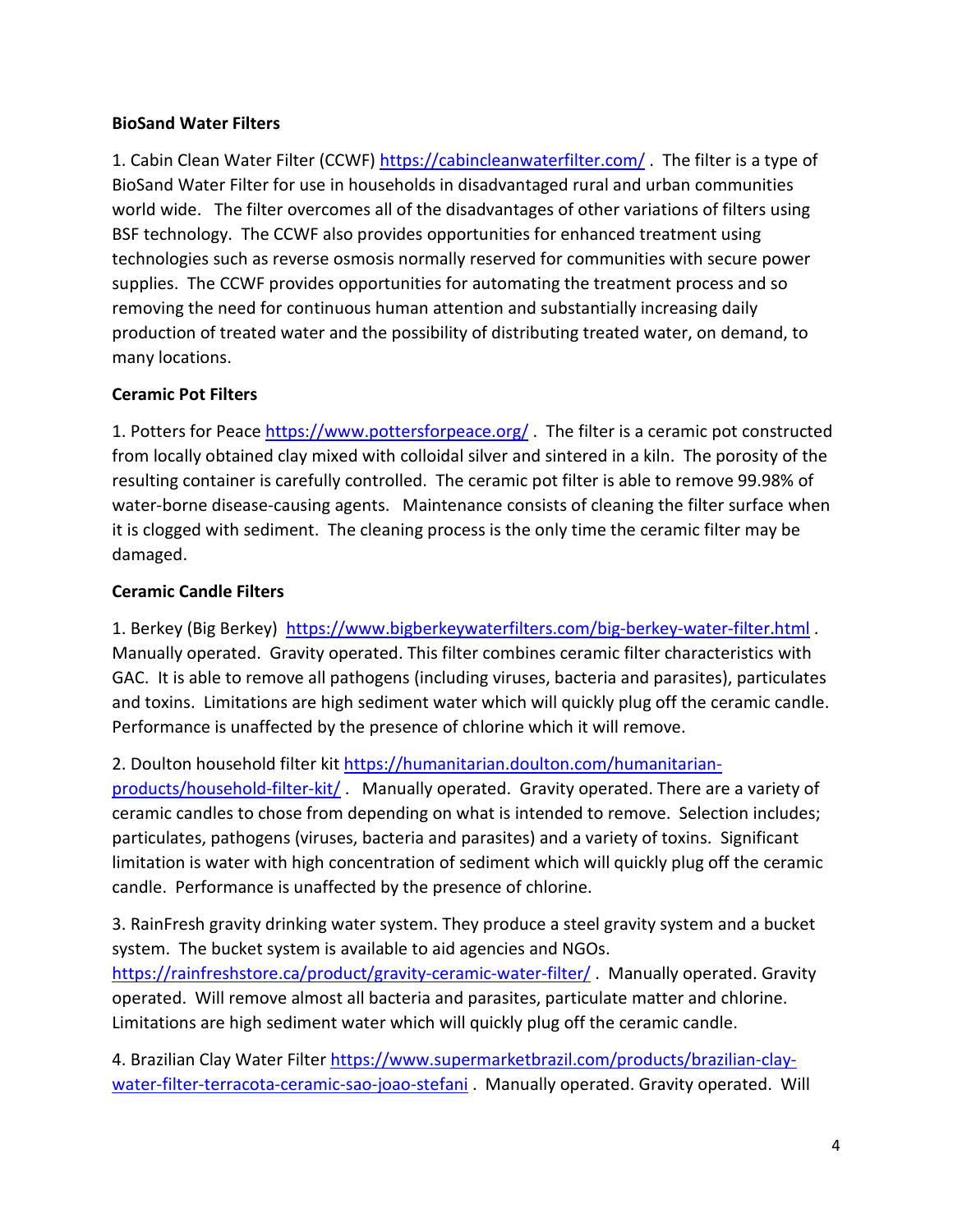remove almost all bacteria and parasites, particulate matter and chlorine. Limitations are high sediment water which will quickly plug off the ceramic candle.

5. Katadyn<https://www.katadyn.com/us/us/products/water-filters#/1/filter?categories=788> . Manually operated by physically pumping water through a membrane filter. Remove particulates, bacteria, viruses, and protozoa. Possible to remove dissolved substances using specialized carbon filter (Combi version). Ceramic filter plugs off quickly if treating water with high concentration of suspended solids. Easily cleaned but frequent cleaning is not convenient.

6. Indian ceramic candle filters: Pooja, Kiran, Sheefal, Terafil PURO, RAMA gravity ECO, Crystal, Pristine, Veeline, Ankur, Ganga, Home-pro, and there are more.

7. Mexican ceramic candle filter: Caminos de agua.

#### **Membrane Filters**

1. Sawyer (Mini Filter<https://sawyer.com/products/mini-filter/>. Manually operated. Gravity operated. This uses a hollow fibre membrane bundle. It is able to remove all pathogens (including viruses, bacteria and parasites) and particulates. It does not remove toxins. The filter is cleaned using a simple backwash with clean water. This may be frequent if the water has a high concentration of sediment. Performance is unaffected by the presence of chlorine.

2. LifeStraw Membrane Microfilter [https://www.lifestraw.com/pages/how-our-products](https://www.lifestraw.com/pages/how-our-products-work#technology)[work#technology](https://www.lifestraw.com/pages/how-our-products-work#technology) and<https://www.lifestraw.com/products/lifestraw-community> . Manually operated. Gravity operated. This uses a hollow fibre membrane bundle. It is able to remove all pathogens (bacteria and parasites) and particulates. Their Ultrafilter can also remove viruses. Depending on the cartridges that are used it can also remove chlorine and odors and heavy metals such as lead(?). The filter is cleaned using a simple backwash with clean water. This may be frequent if the water has a high concentration of sediment. Performance is unaffected by the presence of chlorine.

#### **Other**

1. Tiva [https://www.watsan.org/show\\_detail.php?key=683&sgrp=](https://www.watsan.org/show_detail.php?key=683&sgrp=) and <https://www.tivawater.com/>. This is claimed to be a type of BioSand Water Filter yet it has almost none of the physical features of a BioSand Water Filter. The methods of particulate removal and disinfection are not disclosed.

2. Sehgal Foundation – JalKalp filter [https://www.smsfoundation.org/wp](https://www.smsfoundation.org/wp-content/uploads/jalkalp-water-filter.pdf)[content/uploads/jalkalp-water-filter.pdf](https://www.smsfoundation.org/wp-content/uploads/jalkalp-water-filter.pdf) and

<https://www.indiawaterportal.org/articles/jalkalp-water-sands-impurities> . This is claimed to be a type of BioSand water filter; however, the design has a modified standpipe which is within the filter media and it incorporates a copper mesh between the bottom two layers of media. The standpipe modification may be acceptable depending on how vulnerable it is to agitating